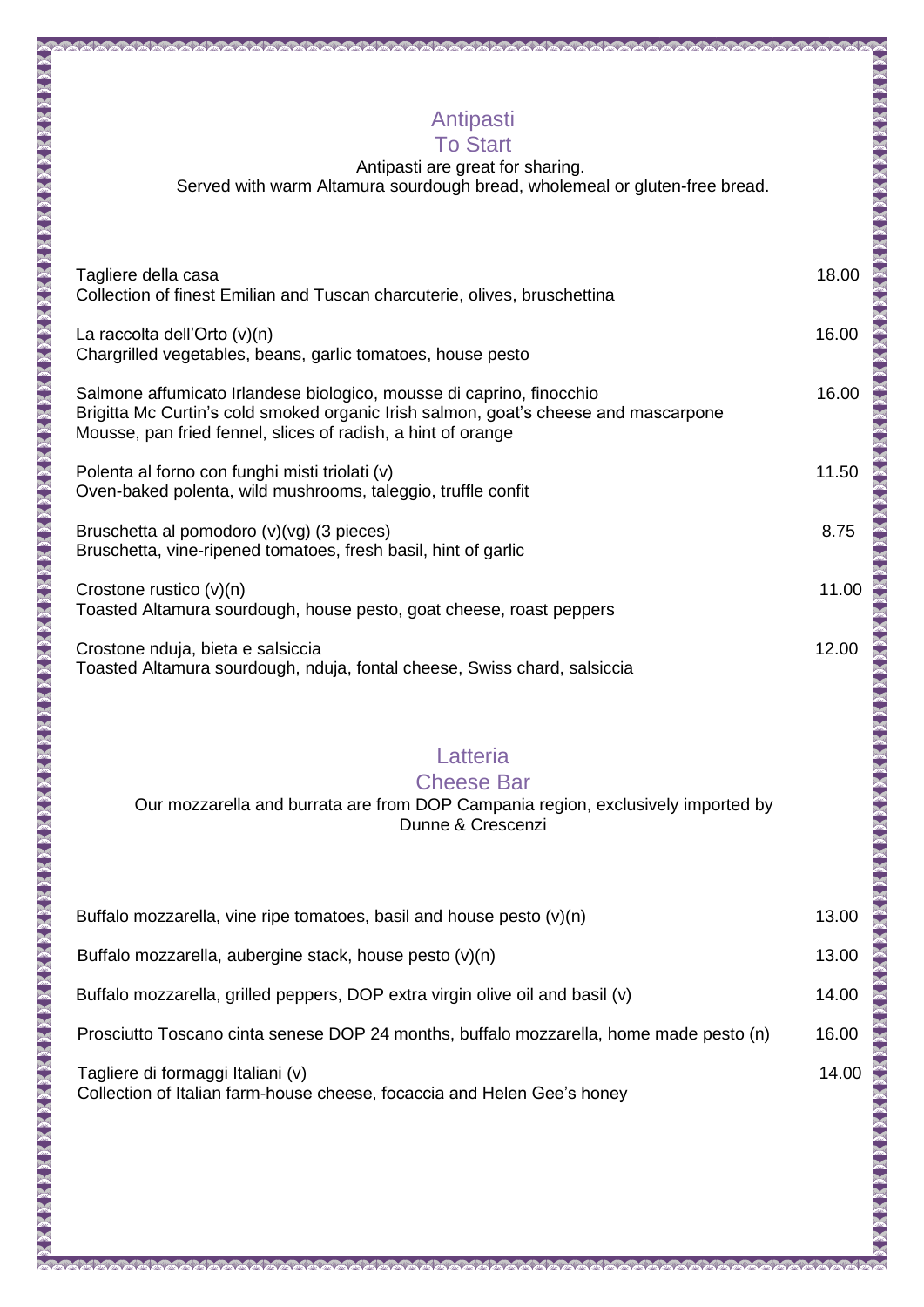## Sfiziose Nibbles

Green and black marinated Italian olives

**RASE** 

Dunne & Crescenzi pesto served with warm Altamura sourdough

Olive (v)(vg) 5.50 Pesto pot (v) 5.00 Pane caldo (v)(vg) 3.00 Aglio e olio (v)(vg) 3.50 Warm Altamura bread drizzled with extra virgin olive oil

Toasted Altamura bread, hint of garlic and extra virgin olive oil

#### Bontà Quotidiane See Specials Board

| Minestra $(v)(vg)$<br>House vegetable and Tuscan bean soup<br>House vegetable and Tuscan bean soup and Gragnano pasta                                         | 8.00<br>9.50 |
|---------------------------------------------------------------------------------------------------------------------------------------------------------------|--------------|
| Ravioli ai funghi, fonduta di parmigiano, granella di noce, olio tartufato<br>Wild mushroom ravioli, parmigiana fonduta, crushed walnuts, truffle olive oil   | 18.50        |
| Tagliatelle al ragù<br>Tagliatelle Campofilone, slow cooked ragù of beef shin, Grana Trentino DOP                                                             | 16.50        |
| Linguine ai frutti di mare<br>Linguine, prawns, Kelly's rope mussels, squid, Dublin Bay prawn bisque, cherry tomatoes                                         | 19.00        |
| Gnocchi Cacio e Pepe e pancetta<br>Gnocchi, Pecorino Romano DOP, black peppercorns, crispy pancetta                                                           | 18.00        |
| Pasta buonissima (v)(vg)<br>Dunne & Crescenzi pasta buonissima tomato and basil                                                                               | 14.00        |
| Dunne & Crescenzi pasta all'amatriciana squisita<br>Mezze maniche pasta, tomato, guanciale and pancetta, Pecorino Romano DOP,<br>hint of balsamic from Modena | 16.50        |
| Salsiccia e fagioli<br>Slow cooked casserole of fresh Tuscan sausage, tomato and borlotti beans                                                               | 15.00        |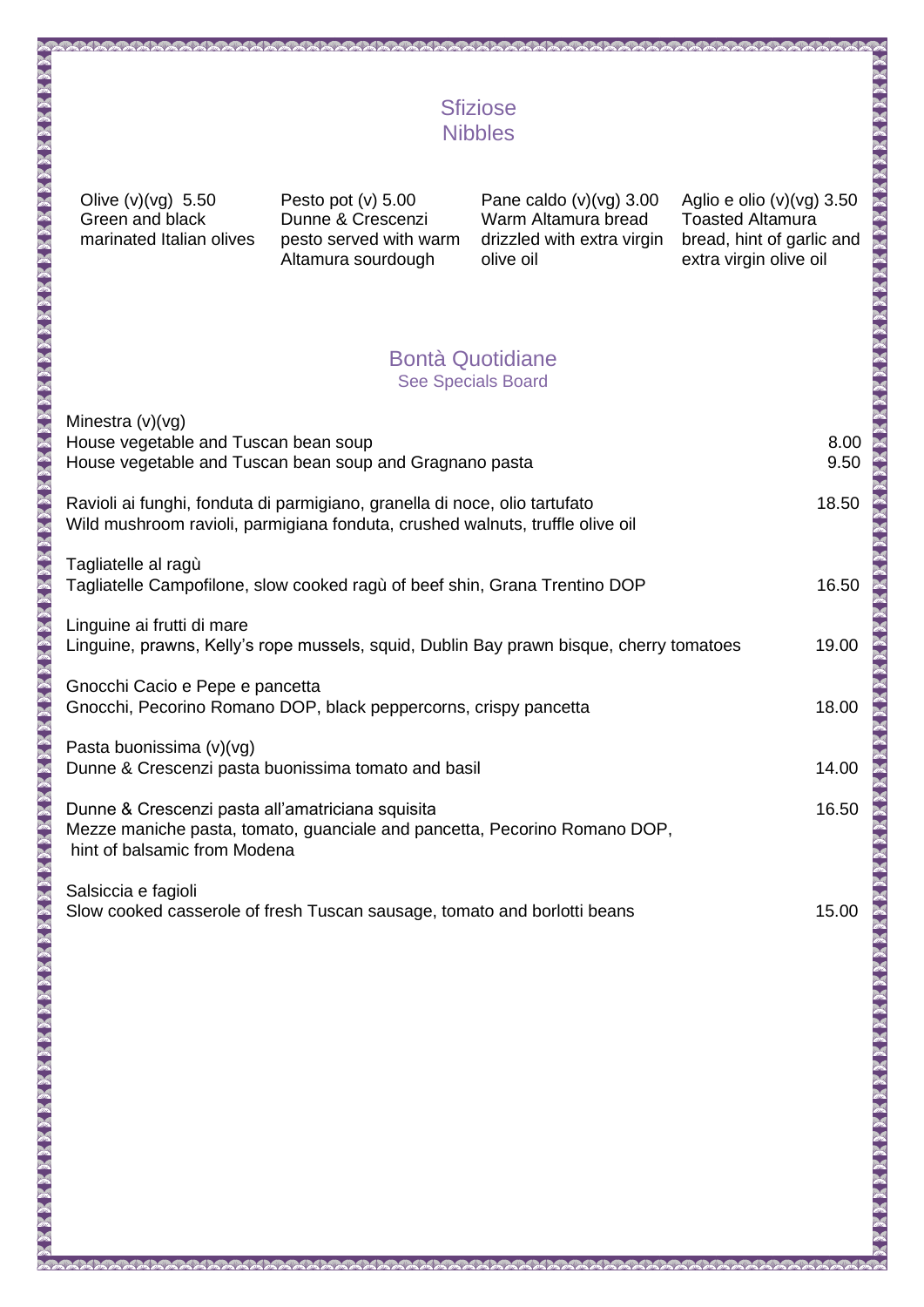#### Specialità Della Sera Evening Specialities See Specials Board

| Risotto ai funghi tartufati e grana croccante<br>Wild truffled mushroom risotto, Grana Trentino DOP                                                | 18.50 |
|----------------------------------------------------------------------------------------------------------------------------------------------------|-------|
| Ravioli con manzo Chianina e funghi cardoncelli<br>Beef and mushroom ravioli, pancetta, vine cherry tomatoes, Pecorino Romano DOP.                 | 20.00 |
| Nasello in padella con crème di ceci e broccoli<br>Dingle caught hake, chickpea cream, anchovy emulsion, tender stem broccoli                      | 26.00 |
| Filetto di manzo Irlandese con funghi<br>Fillet of Pat Mc Loughlin Irish beef, mushrooms, tender stem broccoli<br>Side of your choice              | 34.00 |
| Scalloppina di pollo al marsala<br>Irish free-range chicken fillets, Marsala wine, Parma ham, hint of sage.<br>Served with rosemary roast potatoes | 25.00 |

## **Contorni** Sides

| Patate Novelle arrosto al rosmarino (v)(vg)<br>Roast baby rosemary potatoes, hint of garlic                             | 6.00 |
|-------------------------------------------------------------------------------------------------------------------------|------|
| Bieta ripassata in padella (v) (vg)<br>Pan fried Swiss chard, chilli, garlic                                            | 6.00 |
| Insalata mista di foglie e pomodoro (v)(vg)<br>Mixed leaves salad, tomato, extra virgin olive oil, balsamic from Modena | 6.00 |
| Carotte novelle con burro e Grana Trentino DOP (v)<br>Roasted baby carrots with butter and Grana Trentino               | 6.00 |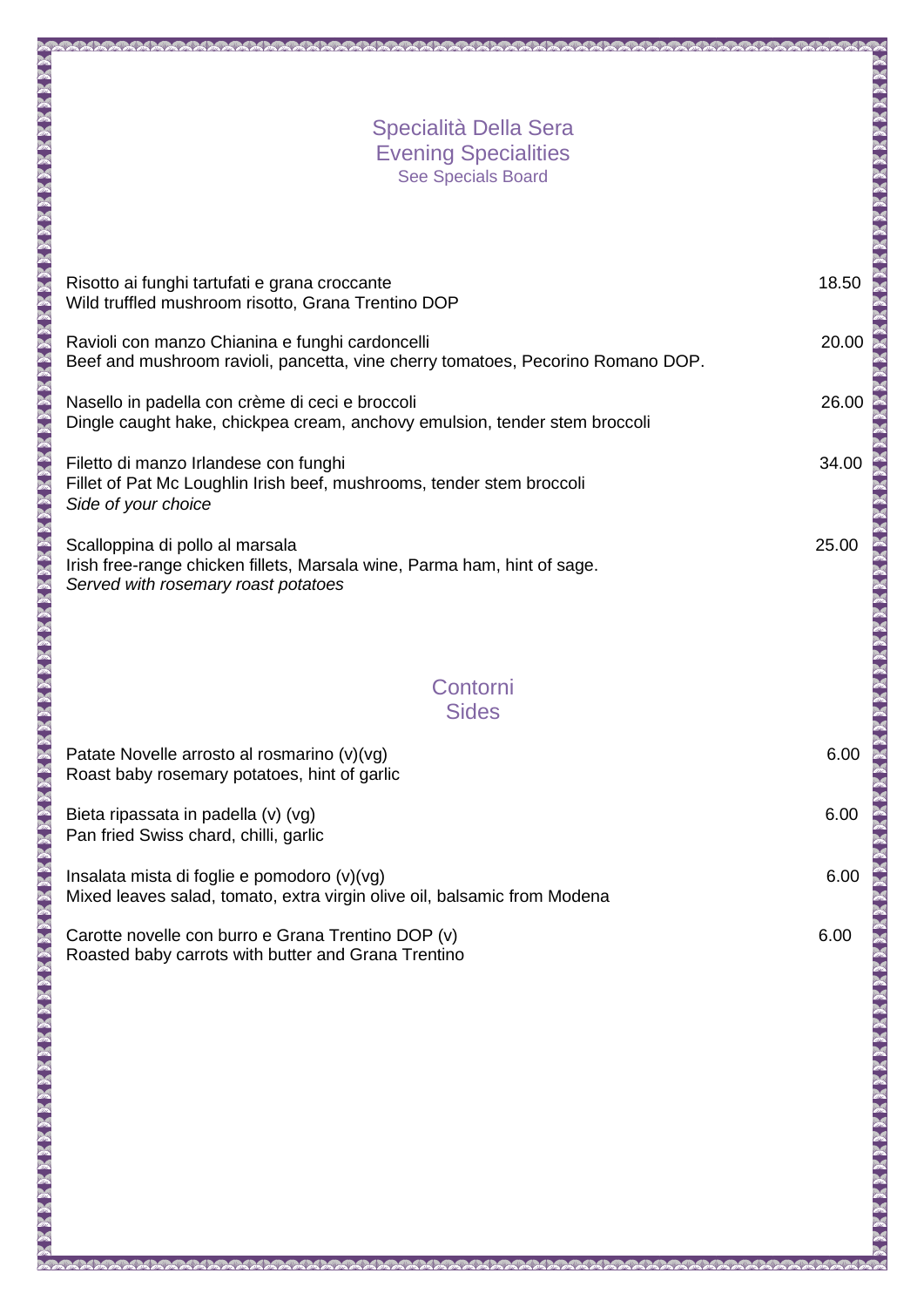# Insalatone

#### **Salads**

#### Salads are dressed with select extra virgin olive oil and aged balsamic from Modena. Served with warm Altamura bread, wholemeal or gluten-free bread.

| Contadina<br>Mixed leaves, pan-fried Irish chicken, crispy pancetta, potato bites, cherry<br>tomatoes, Grana Trentino DOP shavings         | 16.00 |
|--------------------------------------------------------------------------------------------------------------------------------------------|-------|
| Quinoa, gamberi e ceci<br>Warm quinoa, prawns, chickpeas, raisins, peppers, orange zest                                                    | 15.00 |
| Insalata Bomba<br>Mixed leaves, Sicilian line-caught Italian yellowfin tuna preserved in olive oil, cherry tomatoes,<br>buffalo mozzarella | 14.00 |
| Pastore (v)<br>Mixed leaves, poached pear, caramelised walnuts, tome of goat cheese, Helen Gee's Irish honey                               | 14.50 |

**Please consult the complete Allergen menu, available from your server** (v) denotes suitable for vegetarians, (vg) denotes vegan friendly (n), nuts. Gluten friendly pasta and egg pasta cooked separately upon request, ask your server. Although we provide gluten friendly pasta, bread, dessert for persons who choose to eat gluten free, please be aware that in a busy kitchen cross contamination may occur and we do not recommend for coeliac or persons with allergies.